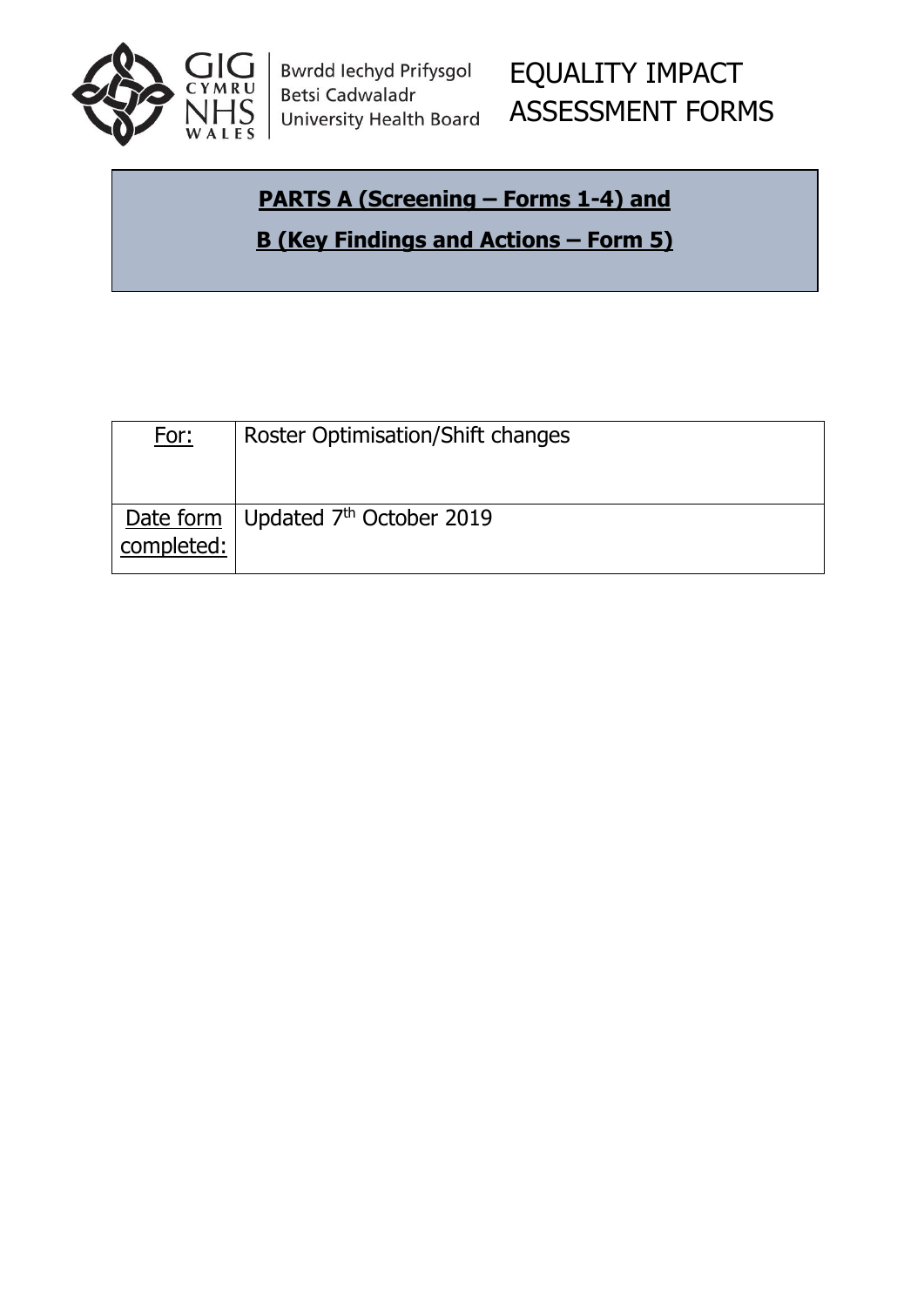

**Bwrdd lechyd Prifysgol** Betsi Cadwaladr University Health Board

# EQUALITY IMPACT ASSESSMENT FORMS

#### **PARTS A: SCREENING and B: KEY FINDINGS AND ACTIONS**

#### **Introduction:**

These forms have been designed to enable you to record, and provide evidence of how you have considered the needs of all people (including service users, their carers and our staff) who may be affected by what you are writing or proposing, whether this is:

- a policy, protocol, quideline or other written control document;
- a strategy or other planning document e.g. your annual operating plan;
- any change to the way we deliver services e.g. a service review;
- a decision that is related to any of the above e.g. commissioning a new service or decommissioning an existing service.

Remember, the term 'policy' is used in a very broad sense to include "..all the ways in which an organisation carries out its business" so can include any or all of the above.

#### **Assessing Impact**

As part of the preparation for your assessment of impact, consideration should be given to the questions below.

You should also be prepared to consider whether there are possible impacts for subsections of different protected characteristic groups. For example, when considering disability, a visually impaired person will have a completely different experience than a person with a mental health issue.

It is increasingly recognised that discrimination can occur on the basis of more than one ground. People have multiple identities; we all have an age, a gender, a sexual orientation, a belief system and an ethnicity; many people have a religion and / or a disability as well. The experience of black women, and the barriers they face, will be different to those a white woman faces. The elements of identity cannot be separated because they are not lived or experienced as separate. Think about:-

- $\checkmark$  How does your policy / proposal promote equality for people with protected characteristics (Please see the General Equality Duties)?
- $\checkmark$  What are the possible negative impacts on people in protected groups and those living in low-income households and how will you put things in place to reduce / remove these?
- $\checkmark$  What barriers, if any, do people who share protected characteristics face as a result of your policy / proposal? Can these barriers be reduced or removed?
- $\checkmark$  Consider sharing your EqIA wider within BCUHB (and beyond), e.g. ask colleagues to consider unintended impacts.
- $\checkmark$  How have you/will you use the information you have obtained from any research or other sources to identify potential (positive or negative) impacts?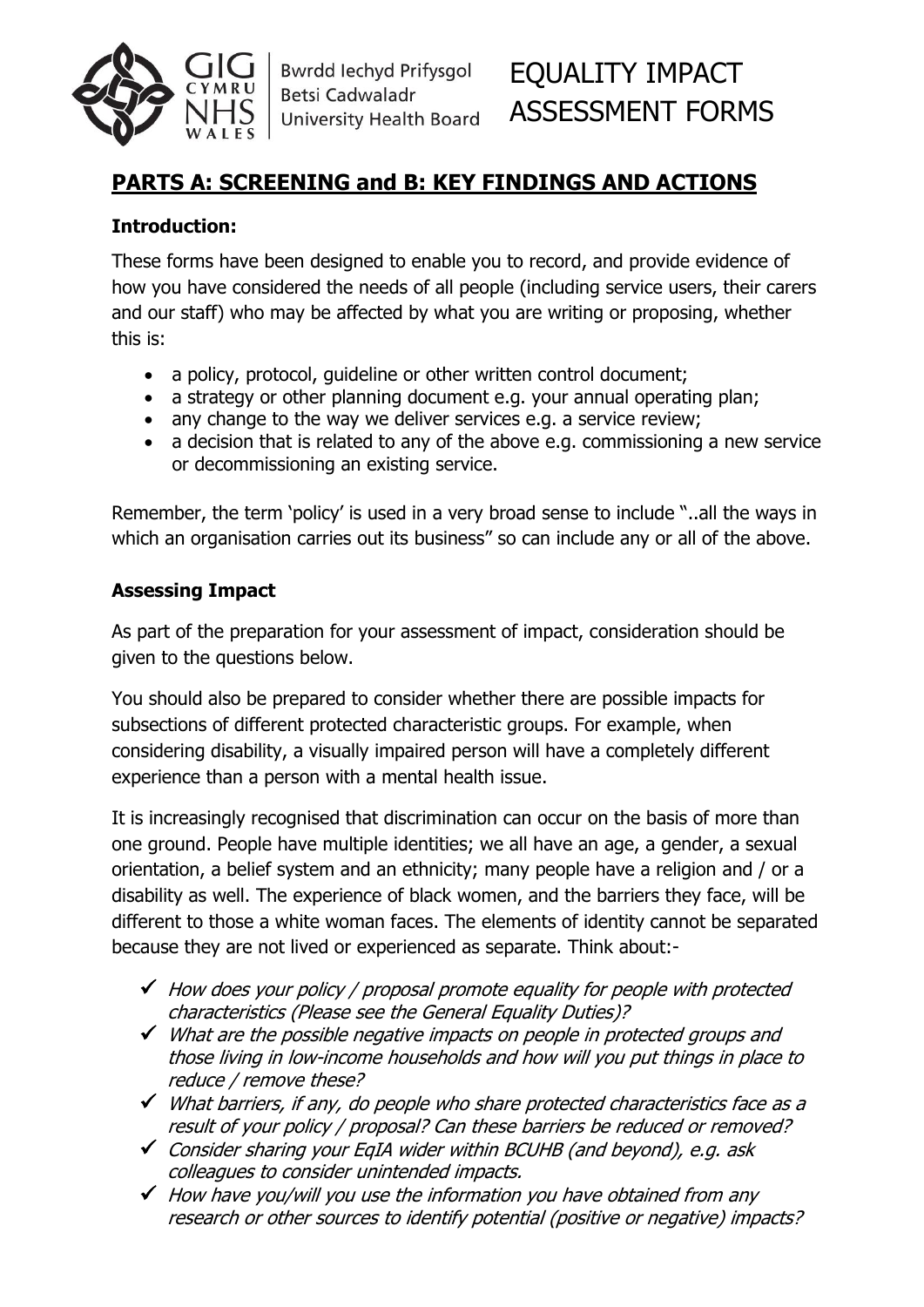# **Part A Form 1: Preparation**

| 1 <sub>1</sub>   | What are you assessing i.e. what is the title of<br>the document you are writing or the service<br>review you are undertaking?                     | Roster optimisation / Shift Changes                                                                                                                                                          |
|------------------|----------------------------------------------------------------------------------------------------------------------------------------------------|----------------------------------------------------------------------------------------------------------------------------------------------------------------------------------------------|
| 2.               | Provide a brief description, including the aims<br>and objectives of what you are assessing.                                                       | As there are 100 different shifts the aim is to address inequality and variation in shift patterns and<br>breaks to ensure patient needs and staff wellbeing are effectively and safely met. |
| 3.               | Who is responsible for whatever you are<br>assessing $-$ i.e. who has the authority to<br>agree/approve any changes you identify are<br>necessary? | <b>Executive Director, Nursing and Midwifery</b>                                                                                                                                             |
| $\overline{4}$ . | Is the Policy related to, or influenced by, other<br>Policies/areas of work?                                                                       | Nurse Staffing Level policy for adult acute<br>Nurse Staffing Levels (Wales) Act 2016<br>E-rostering - Safe Care<br>Occupational Health and Safety/Working Time regulations 1998             |
| 5.               | Who are the key Stakeholders i.e. who will be<br>affected by your document or proposals? Has a<br>plan for engagement been agreed?                 | All staffing, nursing acute Secondary Care, Community services<br>Consultation has been undertaken in accordance with Organisational Change Policy                                           |
| 6.               | What might help/hinder the success of whatever<br>you are doing, for example communication,<br>training etc.?                                      | Communication, formal flexible working arrangements, travel arrangements (public transport)                                                                                                  |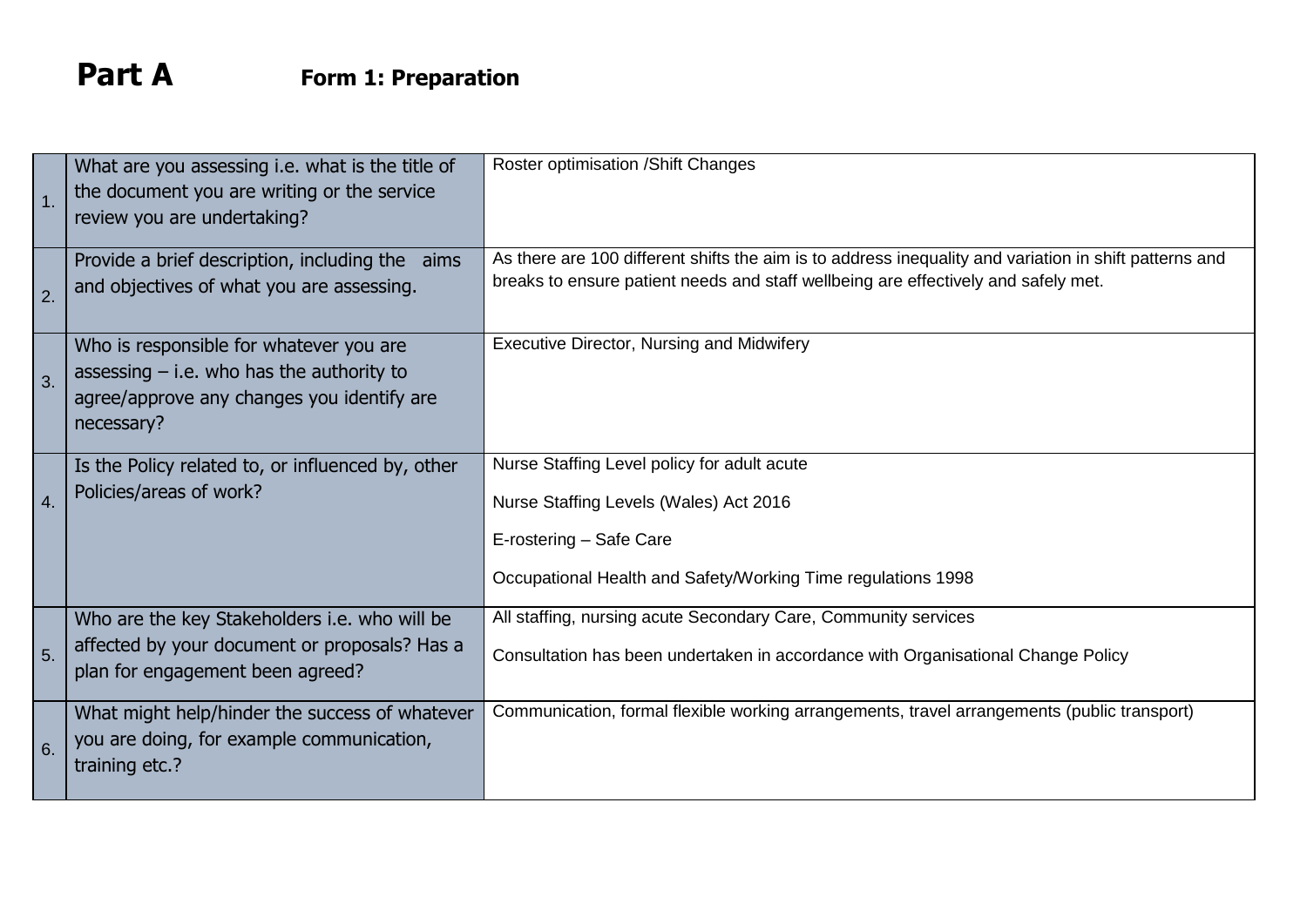| Think about and capture the positive aspects of<br>your policy that help to promote and advance<br>equality by reducing inequality or disadvantage. |
|-----------------------------------------------------------------------------------------------------------------------------------------------------|
|-----------------------------------------------------------------------------------------------------------------------------------------------------|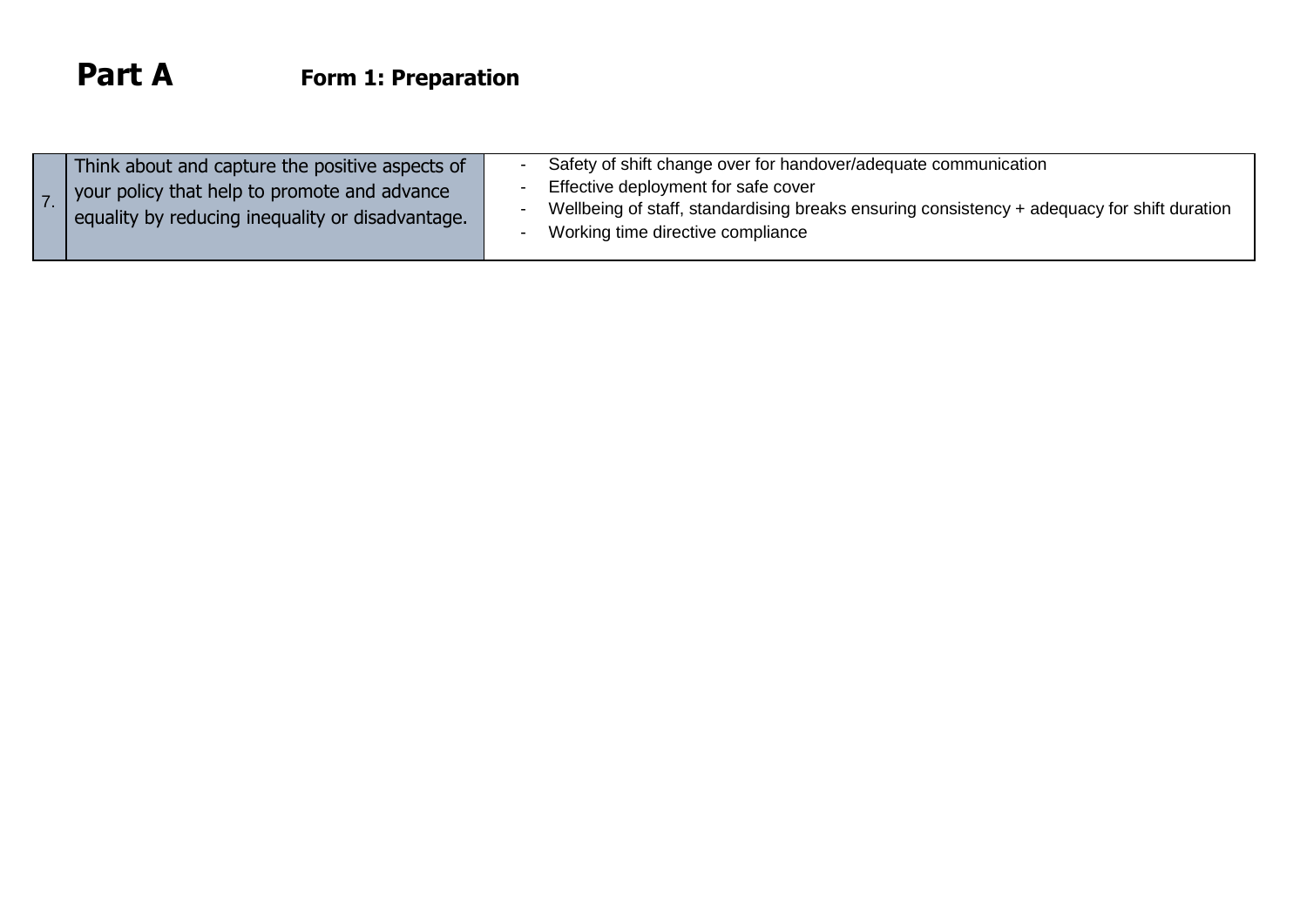#### **Part A Form 2: Record of potential Impacts - protected characteristics and other groups**

Please complete the next section to show how this policy / proposal could have an impact (positive or negative) on the protected groups listed in the Equality Act 2010. (Please refer to the Step by Step quidance for more information) It is important to note any opportunities you have identified that could advance or promote equality of opportunity. This includes identifying what we can do to remove barriers and improve participation for people who are under-represented or suffer disproportionate disadvantage.

Lack of evidence is not a reason for *not assessing equality impacts*. Please highlight any gaps in evidence that you have identified and explain how/if you intend to fill these gaps.

**Remember to ask yourself this:** If we do what we are proposing to do, in the way we are proposing to do it, will people who belong to one or more of each of the following groups be affected differently, compared to people who don't belong to those groups? i.e. Will they experience different outcomes, simply by reason of belonging to that/those group(s). And if so, will any different outcome put them at a disadvantage?

The sort of information/evidence that may help you decide whether particular groups are affected, and if so whether it is likely to be a positive or negative impact, could include (but is not limited to) the following:-

- population data
- information from EqIAs completed in other organisations
- staff and service users data, as applicable
- needs assessments
- engagement and involvement findings and how stakeholders have engaged in the development stages
- research and other reports e.g. Equality & Human Rights Commission, Office for National Statistics
- concerns and incidents
- patient experience feedback
- good practice guidelines
- participant (you and your colleagues) knowledge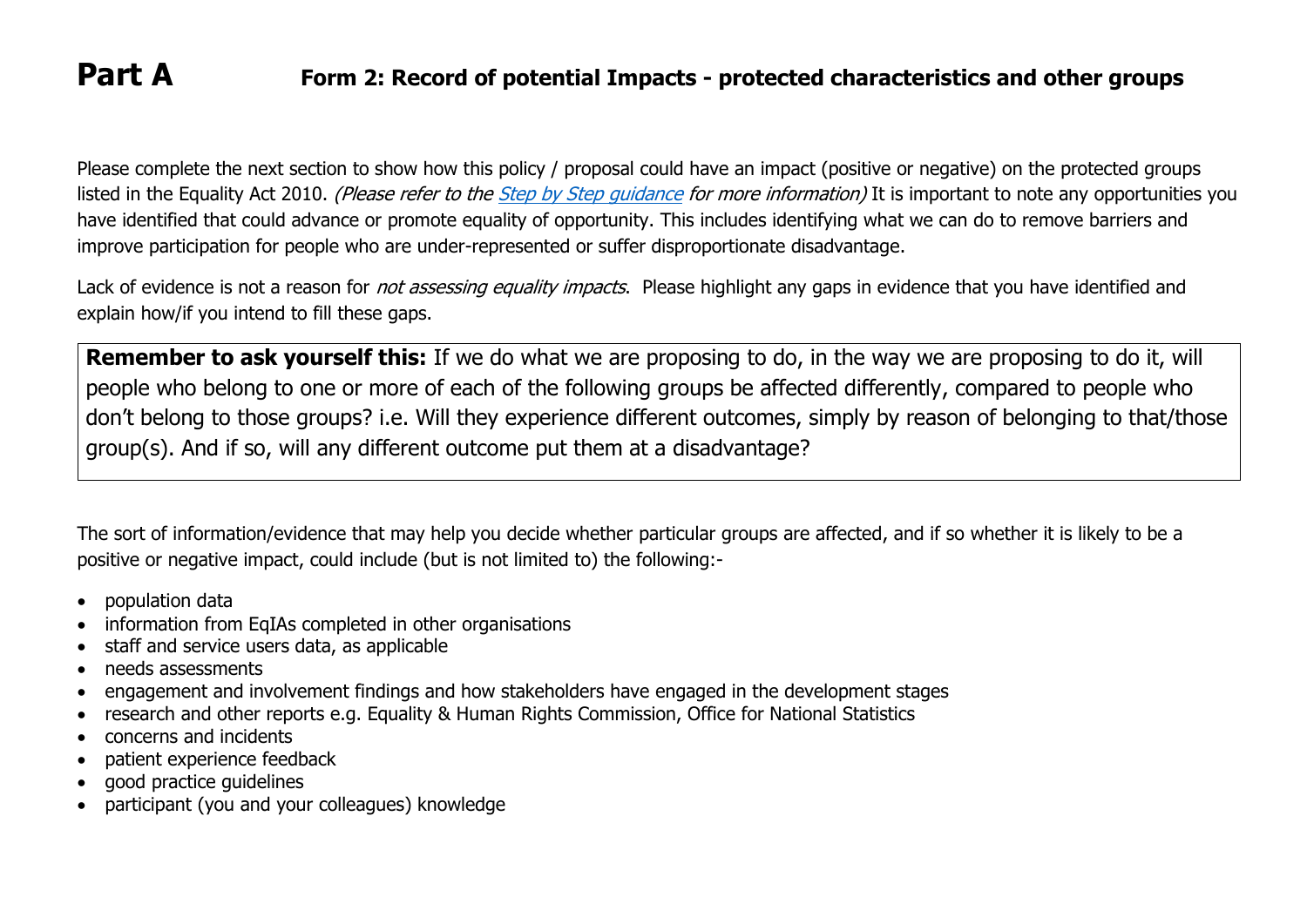| <b>Protected</b><br>characteristic<br>or group    |              | these protected | Will people in each of<br>characteristic groups be<br>impacted by what is<br>being proposed? If so is<br>it positive or negative?<br>(tick appropriate below) |         | Reasons for your decision (including evidence that<br>has led you to decide this) A good starting point is<br>the EHRC publication: "Is Wales Fairer (2018)?"<br>You can also visit their website here                                                                                                                                                                                                                                                                                                                                                                                                                                                                                              | How will you reduce or<br>remove any negative<br><b>Impacts that you have</b><br>identified? |
|---------------------------------------------------|--------------|-----------------|---------------------------------------------------------------------------------------------------------------------------------------------------------------|---------|-----------------------------------------------------------------------------------------------------------------------------------------------------------------------------------------------------------------------------------------------------------------------------------------------------------------------------------------------------------------------------------------------------------------------------------------------------------------------------------------------------------------------------------------------------------------------------------------------------------------------------------------------------------------------------------------------------|----------------------------------------------------------------------------------------------|
|                                                   | <b>Yes</b>   | <b>No</b>       | $(+ve)$                                                                                                                                                       | $(-ve)$ |                                                                                                                                                                                                                                                                                                                                                                                                                                                                                                                                                                                                                                                                                                     |                                                                                              |
| Age (e.g. think<br>about different<br>age groups) | $\checkmark$ |                 | $\checkmark$                                                                                                                                                  |         | Supporting appropriate length of break for shift duration,<br>particularly for long shifts. Providing adequate staffing throughout<br>by limiting the number of handovers and improving safety for staff<br>obtaining robust information at the start of each shift.<br>There are opportunities to explore flexible working arrangements<br>where the proposed changes impact upon personal circumstances<br>The proposal is not stipulating a single shift pattern; there is the<br>option of long shifts / shorter shifts and this is no change from the<br>current arrangements other than the stipulation of the 1hr break<br>and standardising start and finish times for the range of shifts. |                                                                                              |
| Disability (think<br>about different<br>types of  |              | $\checkmark$    |                                                                                                                                                               |         | In addition to the above, we understand the legal requirements<br>around considering reasonable adjustments for disabled staff in                                                                                                                                                                                                                                                                                                                                                                                                                                                                                                                                                                   |                                                                                              |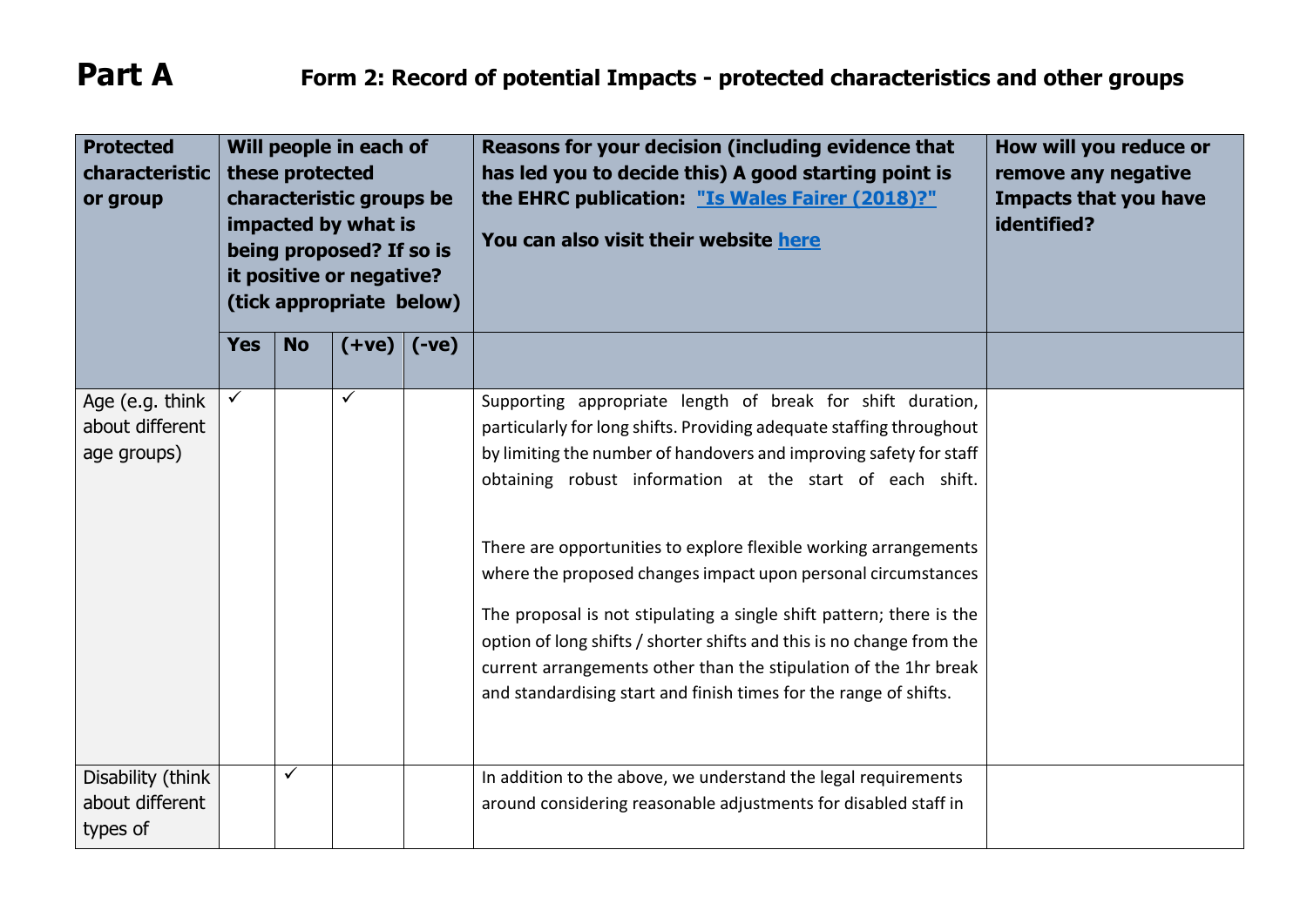| impairment<br>and health<br>conditions:-<br>i.e. physical,<br>mental health,<br>sensory loss,<br>Cancer, HIV) |              | accordance with our Guidance (WP27) and our Managing<br>Attendance at Work Policy.                                                                                                                                                                                                                                                                      |  |
|---------------------------------------------------------------------------------------------------------------|--------------|---------------------------------------------------------------------------------------------------------------------------------------------------------------------------------------------------------------------------------------------------------------------------------------------------------------------------------------------------------|--|
| Gender<br>Reassignment<br>(sometimes<br>referred to as<br>'Gender<br>Identity' or<br>transgender)             | ✓            | There are opportunities to explore flexible working arrangements<br>where the proposed changes impact upon personal circumstances<br>The proposal is not stipulating a single shift pattern; there is the<br>option of long shifts / shorter shifts and this is no change from the<br>current arrangements other than the stipulation of the 1hr break. |  |
| Pregnancy and<br>maternity                                                                                    | ✓            | As above: supported by Pregnancy and Maternity Policy<br>with appropriate work place assessment and reasonable<br>adjustment as required                                                                                                                                                                                                                |  |
| Race (include<br>different ethnic<br>minorities,<br>Gypsies and<br>Travellers)                                | $\checkmark$ | There is no evidence that indicates people from different<br>ethnic backgrounds will be affected differently by the rota<br>optimisation proposals.                                                                                                                                                                                                     |  |
| Consider how<br>refugees and<br>asylum-seekers                                                                |              | There are opportunities to explore flexible working arrangements<br>where the proposed changes impact upon personal circumstances                                                                                                                                                                                                                       |  |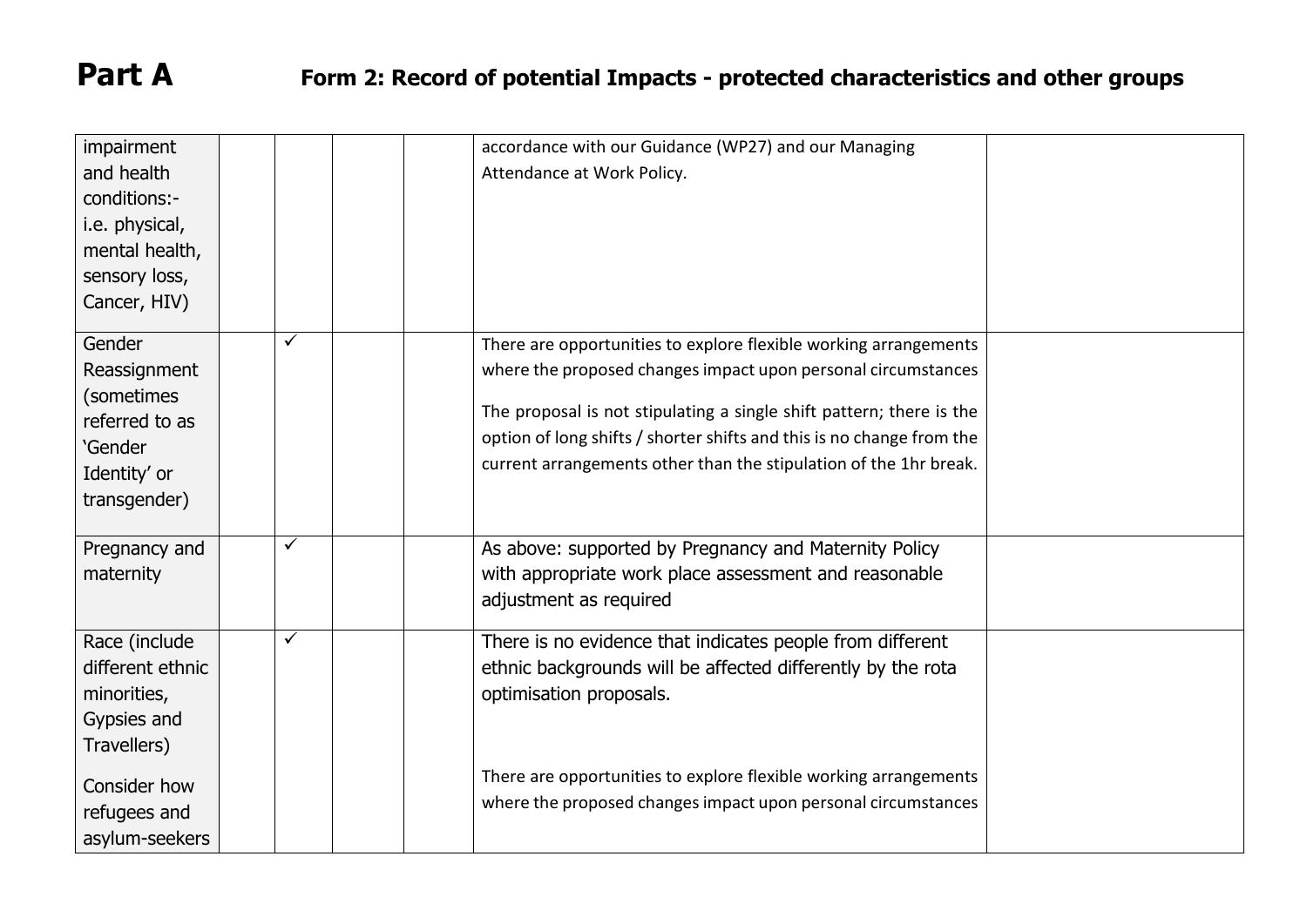# **Part A Form 2: Record of potential Impacts - protected characteristics and other groups**

| may be           |           |              |           |                                                                          |  |
|------------------|-----------|--------------|-----------|--------------------------------------------------------------------------|--|
| affected.        |           |              |           |                                                                          |  |
|                  |           |              |           |                                                                          |  |
|                  |           | $\checkmark$ |           |                                                                          |  |
| Religion, belief |           |              |           | BCUHB acknowledge the potential impact that different shifts may         |  |
| and non-belief   |           |              |           | have on people who have devout religious beliefs. Staff can self roster  |  |
|                  |           |              |           | and in addition, where any staff member has a rota which they feel       |  |
|                  |           |              |           | would impact on their religious belief this should be discussed with the |  |
|                  |           |              |           | line manager. Flexible working opportunities can be explored whereby     |  |
|                  |           |              |           | any negative impact may be perceived.                                    |  |
|                  |           |              |           |                                                                          |  |
| Sex (men and     | $\sqrt{}$ |              | $\sqrt{}$ | There are opportunities to explore flexible working arrangements         |  |
| women)           |           |              |           | where the proposed changes impact upon personal                          |  |
|                  |           |              |           |                                                                          |  |
|                  |           |              |           | circumstances, for example, where the proposals impact upon              |  |
|                  |           |              |           | childcare responsibilities.                                              |  |
|                  |           |              |           | The proposal is not stipulating a single shift pattern; there is the     |  |
|                  |           |              |           |                                                                          |  |
|                  |           |              |           | option of long shifts / shorter shifts and this is no change from the    |  |
|                  |           |              |           | current arrangements other than the stipulation of the 1hr break.        |  |
|                  |           |              |           |                                                                          |  |
|                  |           |              |           | The services are mindful of the age and gender profile                   |  |
|                  |           |              |           | within BCUHB. It remains the case that all staff will continue           |  |
|                  |           |              |           | to be supported by all available heath and leave policies,               |  |
|                  |           |              |           | including flexible working and it is not expected that the               |  |
|                  |           |              |           | proposed shift patters have any detrimental effect                       |  |
|                  |           |              |           |                                                                          |  |
| Sexual           |           | $\checkmark$ |           | There is no evidence that indicates people who identify as               |  |
| orientation      |           |              |           | lesbian, gay or bisexual will be affected differently by the             |  |
|                  |           |              |           |                                                                          |  |
|                  |           |              |           |                                                                          |  |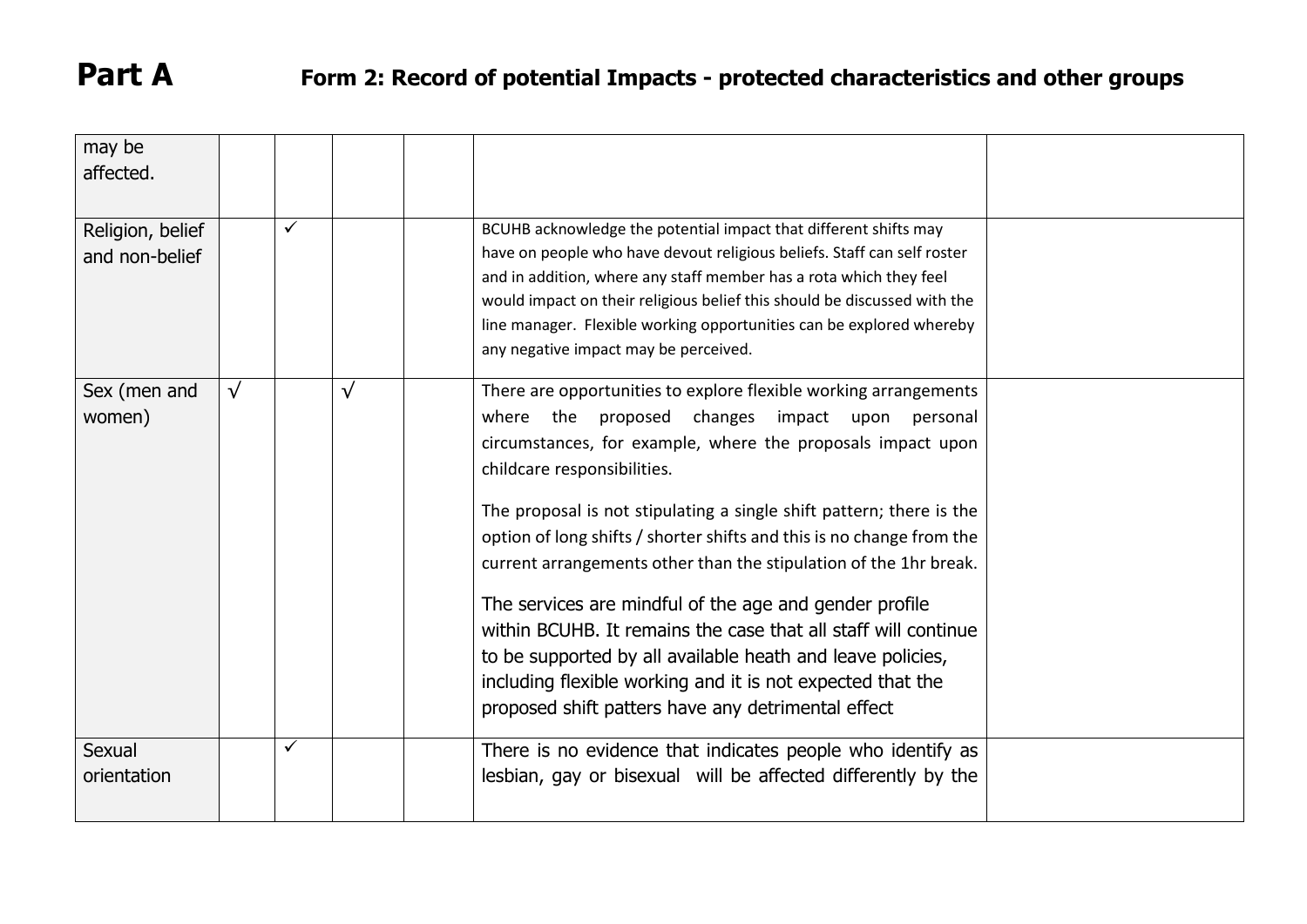| (Lesbian, Gay<br>and Bisexual)                           |              |   | rota optimisation proposals when compare to those who do<br>not.                                                                                                                                                                                                                                                                                                                                                                                                                                                               |                                                                                                                                                                                                           |
|----------------------------------------------------------|--------------|---|--------------------------------------------------------------------------------------------------------------------------------------------------------------------------------------------------------------------------------------------------------------------------------------------------------------------------------------------------------------------------------------------------------------------------------------------------------------------------------------------------------------------------------|-----------------------------------------------------------------------------------------------------------------------------------------------------------------------------------------------------------|
|                                                          |              |   | There are opportunities to explore flexible working arrangements<br>where the proposed changes impact upon personal circumstances<br>The proposal is not stipulating a single shift pattern; there is the<br>option of long shifts / shorter shifts and this is no change from the<br>current arrangements other than the stipulation of the 1hr break.                                                                                                                                                                        |                                                                                                                                                                                                           |
| Marriage and<br>civil<br>Partnership<br>(Marital status) | $\checkmark$ |   | There are opportunities to explore flexible working arrangements<br>where the proposed changes impact upon personal circumstances<br>The proposal is not stipulating a single shift pattern; there is the<br>option of long shifts / shorter shifts and this is no change from the<br>current arrangements other than the stipulation of the 1hr break.                                                                                                                                                                        |                                                                                                                                                                                                           |
| Low-income<br>households                                 | ✓            | ✓ | The consultative process had identified that the proposal<br>could have the potential to impact pay. This is due to the<br>following factors: to maintain contracted hours over a roster<br>period (mostly full time staff) may require additional shifts<br>during a given period; incurring additional travel to work for<br>the extra shift; cleaning of uniform (however, uniforms are<br>issued on a shift pro rata basis). Therefore there is also the<br>potential for additional child care cover for working parents. | 1:1 meetings will give staff who<br>are potentially impacted in<br>relation to pay to discuss<br>alternatives which may include<br>Opportunities to<br>$\bullet$<br>increase/decrease hours;<br>Vacancies |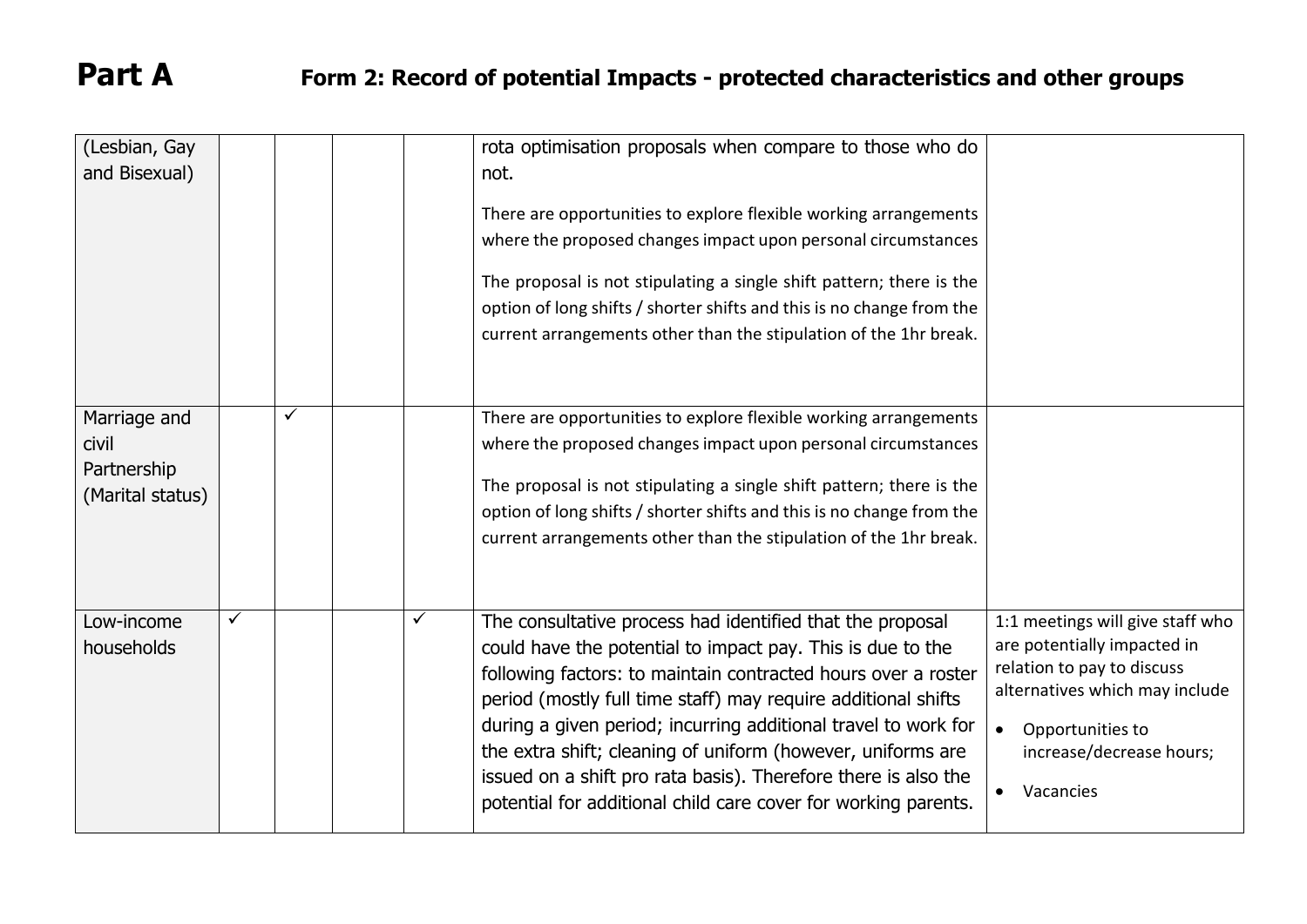|  |  |  | Bank - flexible/additional<br>$\bullet$<br>working                                                                                                                                                                                                                                                                 |
|--|--|--|--------------------------------------------------------------------------------------------------------------------------------------------------------------------------------------------------------------------------------------------------------------------------------------------------------------------|
|  |  |  | Flexible working opportunities                                                                                                                                                                                                                                                                                     |
|  |  |  | The option is available for<br>staff to work any additional<br>hours that build up due to<br>the shift system, to be<br>worked back in a flexible<br>way during the roster cycle.<br>The roster period will<br>increase from 6 weeks to 12<br>weeks supporting the<br>planning needs of the staff<br>and services. |
|  |  |  |                                                                                                                                                                                                                                                                                                                    |
|  |  |  | There is no addition to<br>contracted hours                                                                                                                                                                                                                                                                        |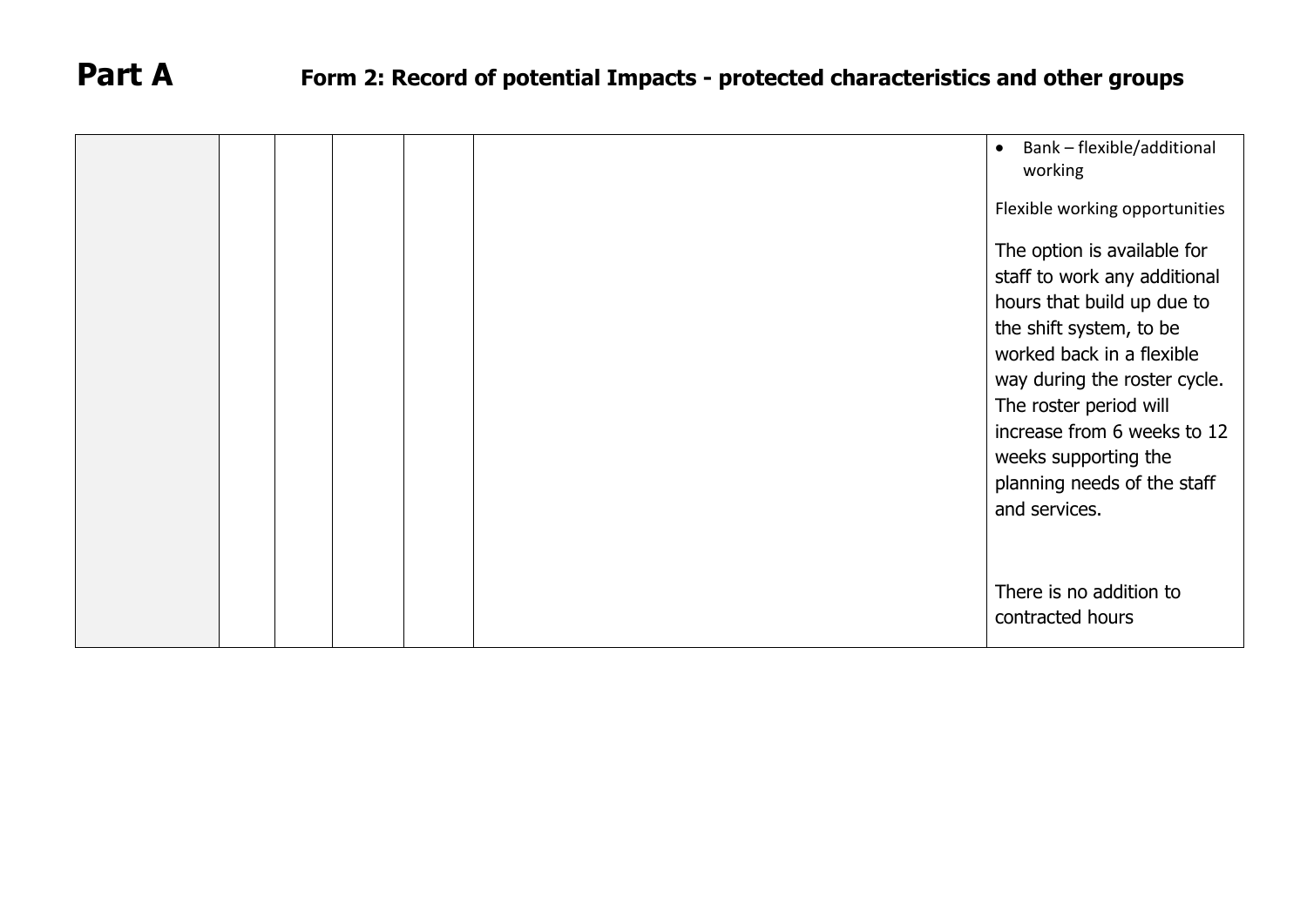#### **Human Rights:**

Do you think that this policy will have a positive or negative impact on people's human rights? For more information on Human Rights, see our intranet pages at:<http://howis.wales.nhs.uk/sitesplus/861/page/42166>

The Articles (Rights) that may be particularly relevant to consider are:-

- Article 2 Right to life
- Article 3 Prohibition of inhuman or degrading treatment
- Article 5 Right to liberty and security
- Article 8 Right to respect for family & private life
- Article 9 Freedom of thought, conscience & religion

| <b>Will people's Human</b><br><b>Rights be impacted by</b><br>what is being proposed?<br>If so is it positive or<br>negative? (tick as<br>appropriate below) |              |  |         | <b>Which Human</b><br><b>Rights do you</b><br>think are<br>potentially<br>affected | <b>Reasons for your decision (including</b><br>evidence that has led you to decide this)                                                                                                                                                                        | How will you reduce or<br>remove any negative<br><b>Impacts that you have</b><br>identified? |
|--------------------------------------------------------------------------------------------------------------------------------------------------------------|--------------|--|---------|------------------------------------------------------------------------------------|-----------------------------------------------------------------------------------------------------------------------------------------------------------------------------------------------------------------------------------------------------------------|----------------------------------------------------------------------------------------------|
| Yes                                                                                                                                                          | <b>No</b>    |  | $(-ve)$ |                                                                                    |                                                                                                                                                                                                                                                                 |                                                                                              |
|                                                                                                                                                              | $\checkmark$ |  |         |                                                                                    | There are opportunities to explore flexible working<br>arrangements where the proposed changes impact<br>upon personal circumstances<br>The proposal is not stipulating a single shift pattern;<br>there is the option of long shifts / shorter shifts and this |                                                                                              |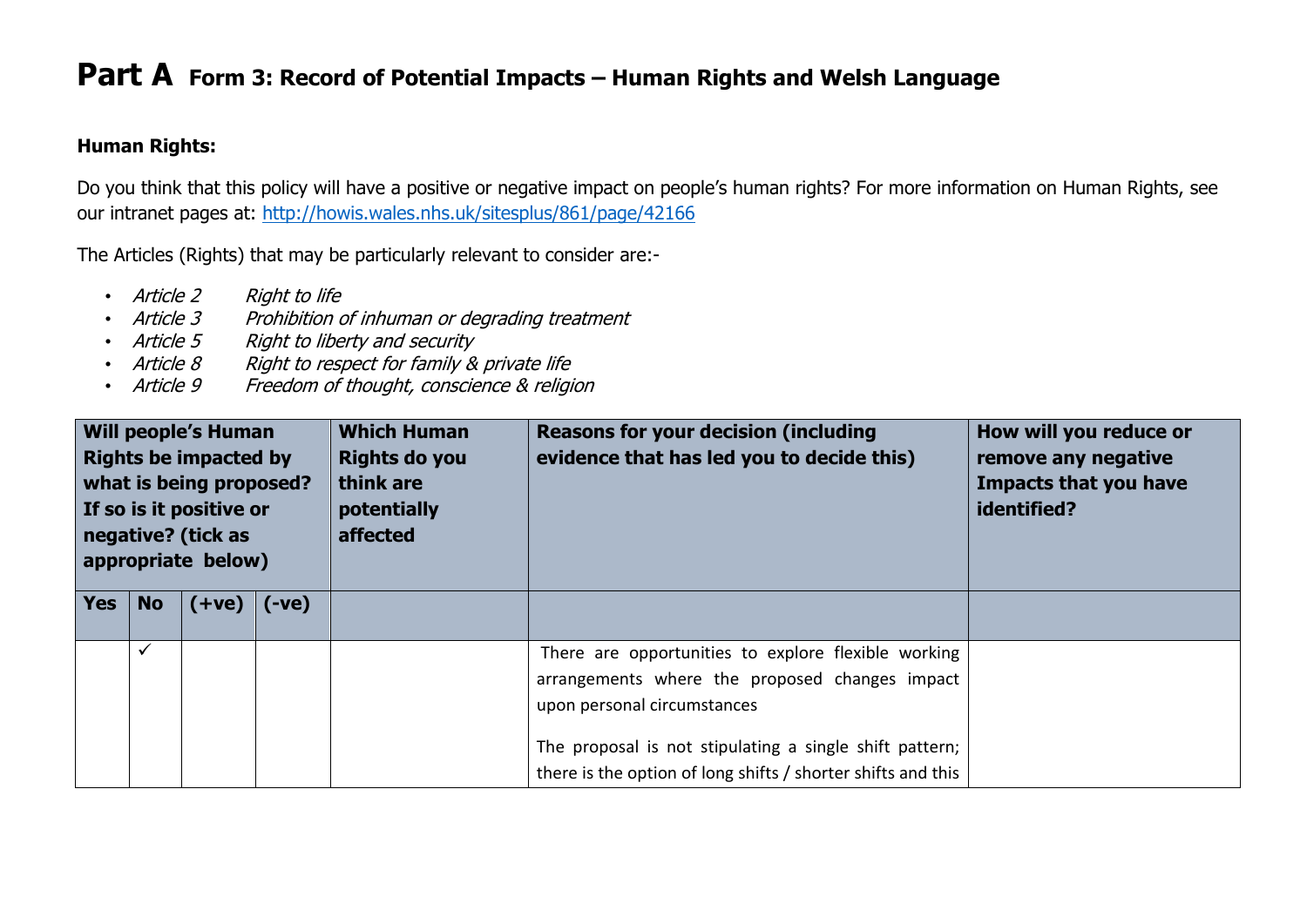|  |  | is no change from the current arrangements other than<br>the stipulation of the 1hr break. |  |
|--|--|--------------------------------------------------------------------------------------------|--|
|  |  |                                                                                            |  |
|  |  |                                                                                            |  |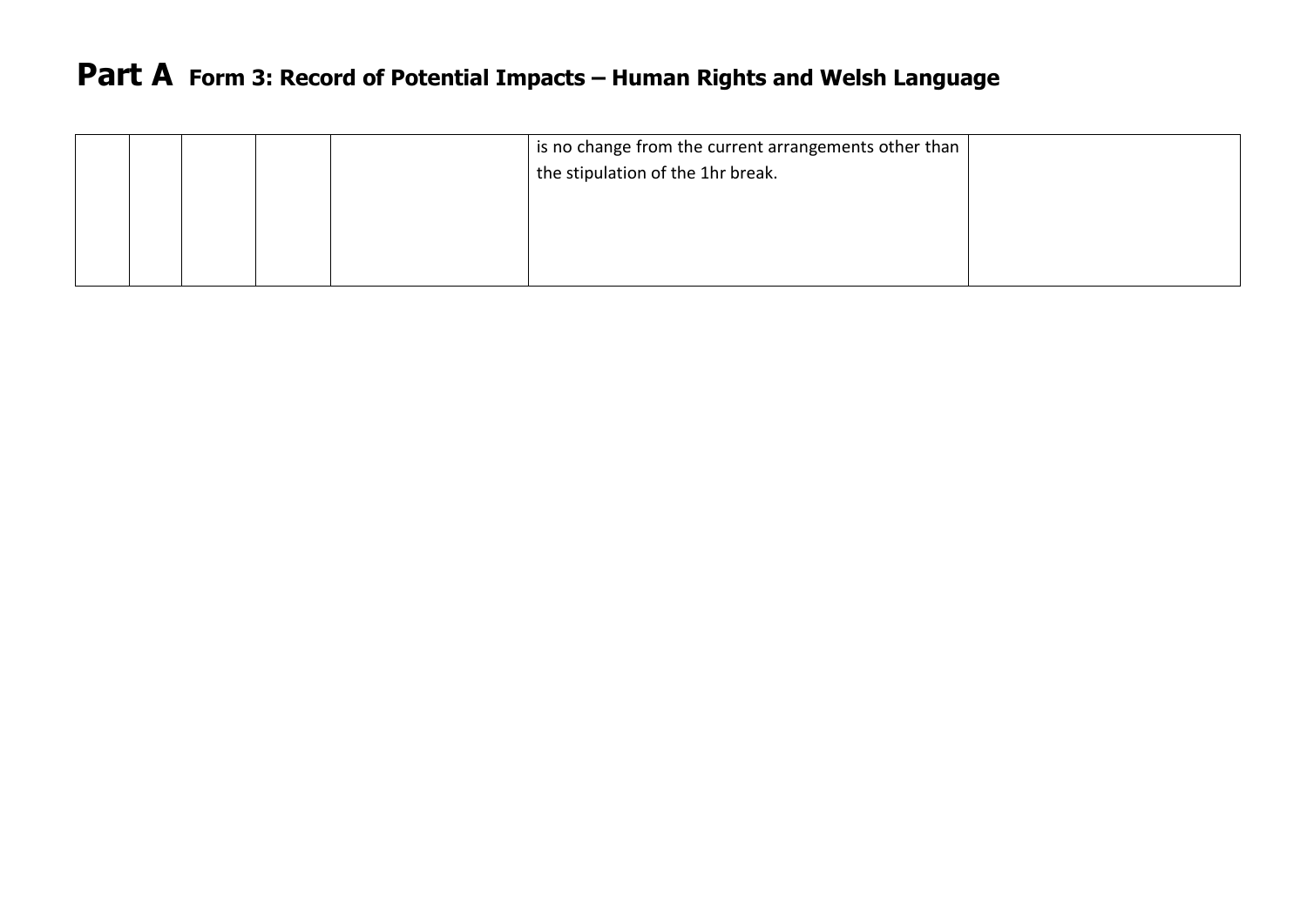#### **Welsh Language:**

There are 2 key considerations to be made during the development of a policy, project, programme or service to ensure there are no adverse effects and / or a positive or increased positive effect on:

| <b>Welsh</b><br>Language                                            | Will people be impacted<br>by what is being<br>proposed? If so is it<br>positive or negative?<br>(tick appropriate below) |              |  |                 | Reasons for your decision (including evidence that<br>has led you to decide this)                                                                                                                                                           | How will you reduce or<br>remove any negative<br><b>Impacts that you have</b><br>identified? |
|---------------------------------------------------------------------|---------------------------------------------------------------------------------------------------------------------------|--------------|--|-----------------|---------------------------------------------------------------------------------------------------------------------------------------------------------------------------------------------------------------------------------------------|----------------------------------------------------------------------------------------------|
|                                                                     | <b>Yes</b>                                                                                                                | <b>No</b>    |  | $(+ve)$ $(-ve)$ |                                                                                                                                                                                                                                             |                                                                                              |
| Opportunities<br>for persons to<br>use the Welsh<br>language        |                                                                                                                           | $\checkmark$ |  |                 | Consultation documentation produced in Welsh and each<br>site has access to Welsh speaker. The shift changes should<br>not impact upon services supporting the Welsh Language<br>standards including the provision of Welsh-speaking staff. |                                                                                              |
| Treating the<br>Welsh<br>language no<br>less favourably<br>than the |                                                                                                                           | $\checkmark$ |  |                 |                                                                                                                                                                                                                                             |                                                                                              |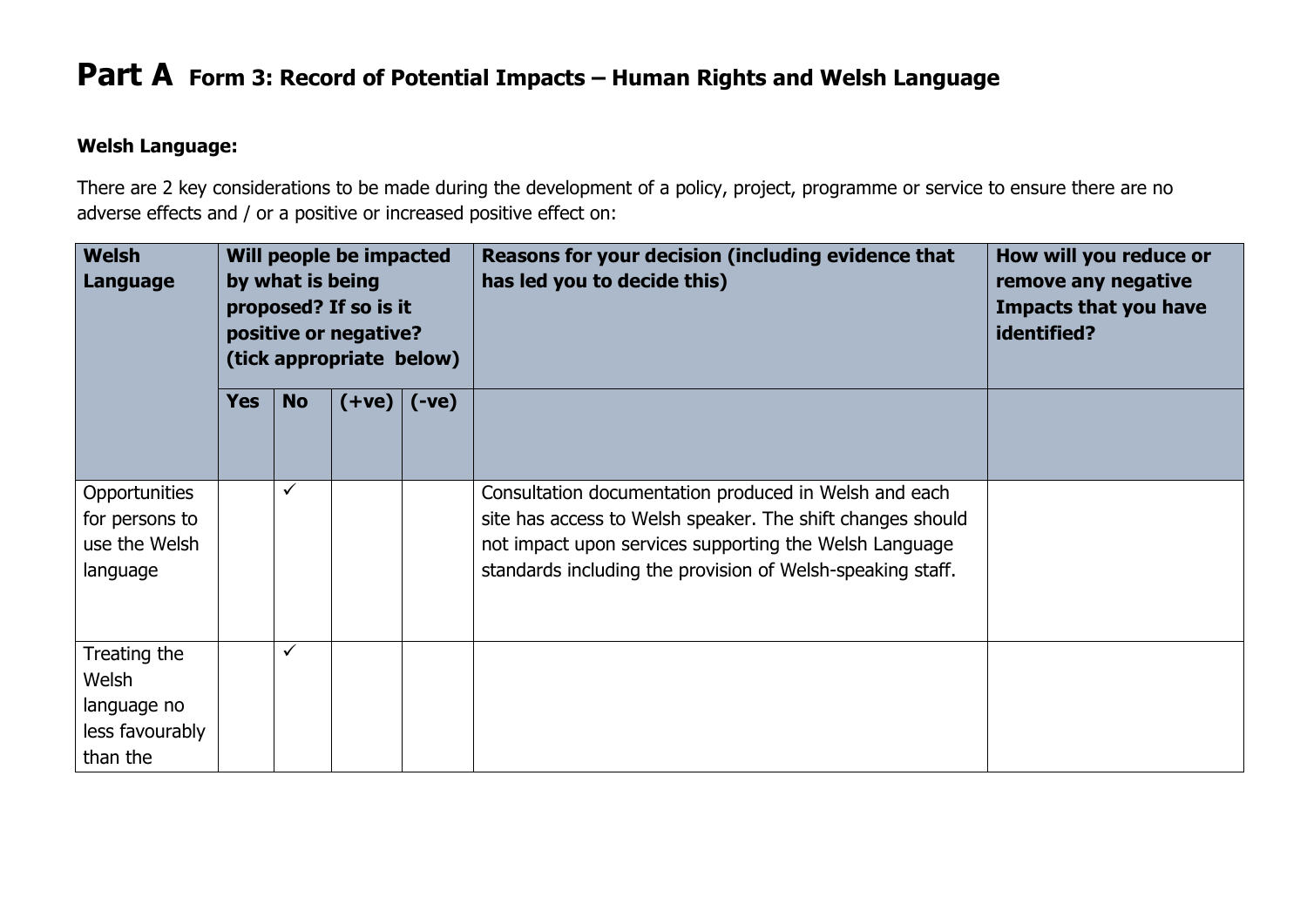| English           |  |  |  |
|-------------------|--|--|--|
| language<br>- − ⊃ |  |  |  |
|                   |  |  |  |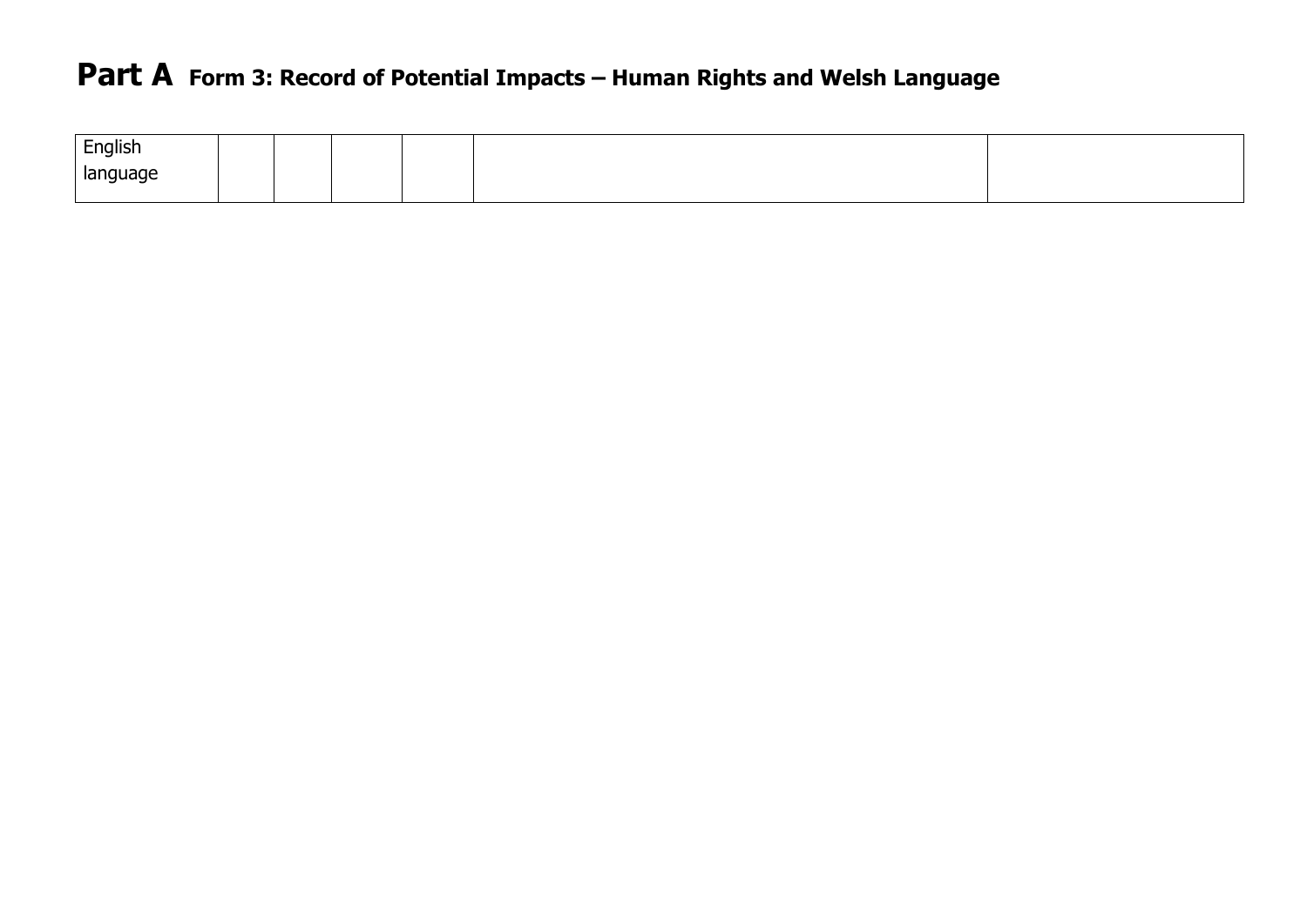## **Part A Form 4: Record of Engagement and Consultation**

Please record here details of any engagement and consultation you have undertaken. This may be with workplace colleagues or trade union representatives, or it may be with stakeholders and other members of the community including groups representing people with protected characteristics. They may have helped to develop your policy / proposal, or helped to identify ways of reducing or removing any negative impacts identified.

We have a legal duty to engage with people with protected characteristics under the Equality Act 2010. This is particularly important when considering proposals for changes in services that could impact upon vulnerable and/or disadvantaged people.

| What steps have you taken to<br>engage and consult with people<br>who share protected<br>characteristics and how have you<br>done this? Consider engagement<br>and participatory methods. | Issued consultation documents<br>On site presentations with additional<br>sessions made available to support<br>access<br>1:1 meetings available with Clinical<br>Manager, Senior Nurse & WoD<br>representative<br>Promotion of events via site huddles<br>Written information for staff on long<br>term sick and maternity leave<br>Website hosted FAQ's<br>Open discussion and feedback with<br>staff side reps<br>All questions/issue have been<br>discussed with both WoD colleagues &<br><b>Senior Nurses</b><br>FAQs responded to formally |  |
|-------------------------------------------------------------------------------------------------------------------------------------------------------------------------------------------|--------------------------------------------------------------------------------------------------------------------------------------------------------------------------------------------------------------------------------------------------------------------------------------------------------------------------------------------------------------------------------------------------------------------------------------------------------------------------------------------------------------------------------------------------|--|
| Have any themes emerged?<br>Describe them here.                                                                                                                                           | Concerns regards impact on pay, support to<br>get the breaks indicated, availability of<br>childcare provision, availability of food and<br>refreshments.                                                                                                                                                                                                                                                                                                                                                                                        |  |
| If yes to above, how have their<br>views influenced your work/guided<br>your policy/proposal, or changed<br>your recommendations?                                                         | FAQ's provided. Encouragement of staff to<br>liaise with their Managers to discuss personal<br>impact and potential 'Flexible working'<br>application.                                                                                                                                                                                                                                                                                                                                                                                           |  |

For further information and help, please contact the Corporate Engagement Team – see their intranet page at:- <http://howis.wales.nhs.uk/sitesplus/861/page/44085>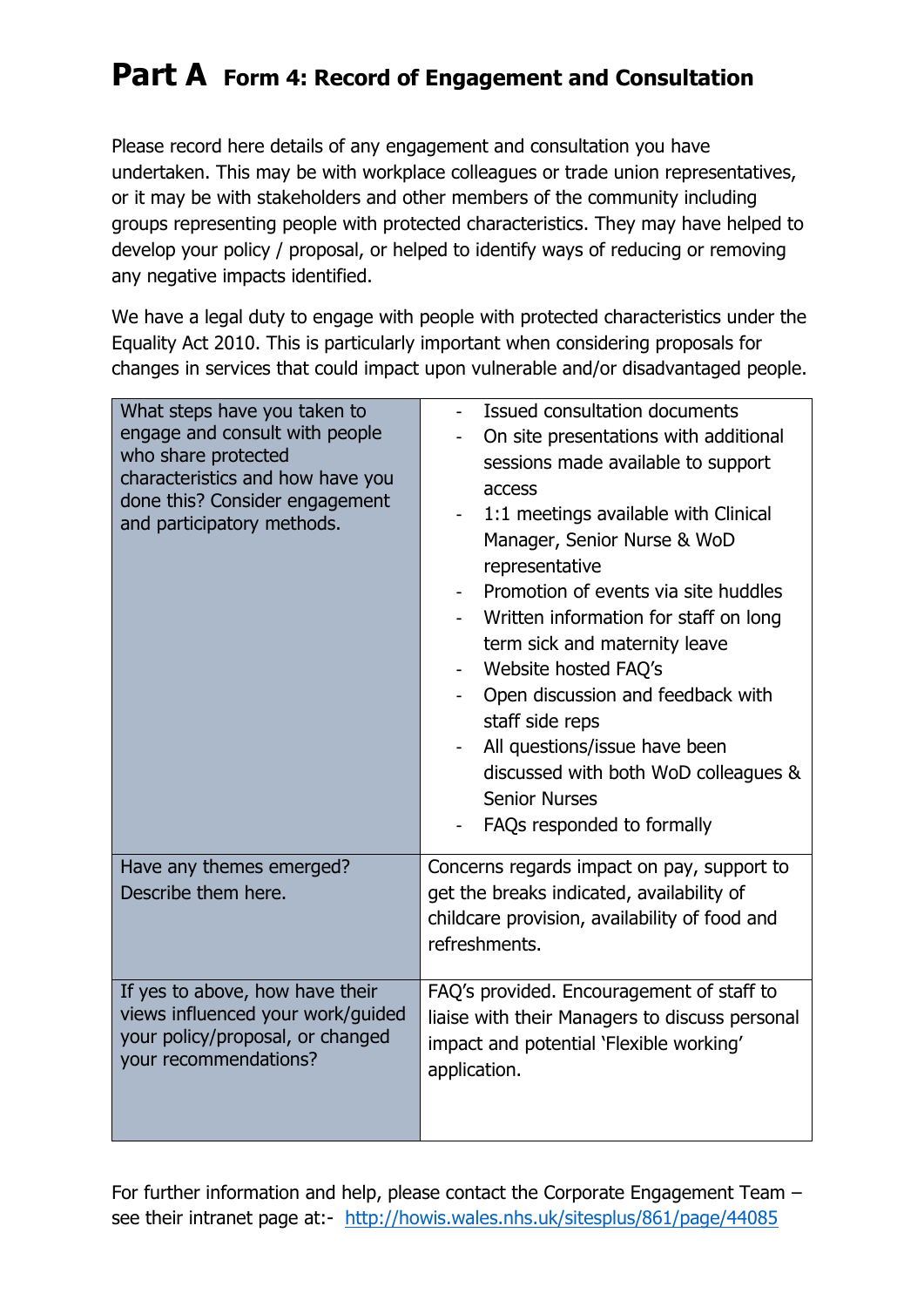| 1. What has been assessed? (Copy from Form 1) | Roster optimisation/Shift changes |
|-----------------------------------------------|-----------------------------------|
|                                               |                                   |
|                                               |                                   |

| 2. Brief Aims and Objectives: | As there are 100 different shifts the aim is to address inequality and variation in shift patterns and breaks to ensure |
|-------------------------------|-------------------------------------------------------------------------------------------------------------------------|
| (Copy from Form 1)            | patient needs and staff wellbeing are effectively and safely met.                                                       |

#### From your assessment findings (Forms 2 and 3):

| 3a. Could any of the protected groups be negatively affected by your policy or<br>proposal?                                                                                             | Yes | <b>No</b>                                    |
|-----------------------------------------------------------------------------------------------------------------------------------------------------------------------------------------|-----|----------------------------------------------|
| 3b. Could the impact of your policy or proposal be discriminatory under equality<br>legislation?                                                                                        | Yes | No<br>$\sqrt{7}$<br>due to existing policies |
| 3c. Is your policy or proposal of high significance?<br>For example, does it mean changes across the whole population or Health Board, or<br>only small numbers in one particular area? | Yes | <b>No</b>                                    |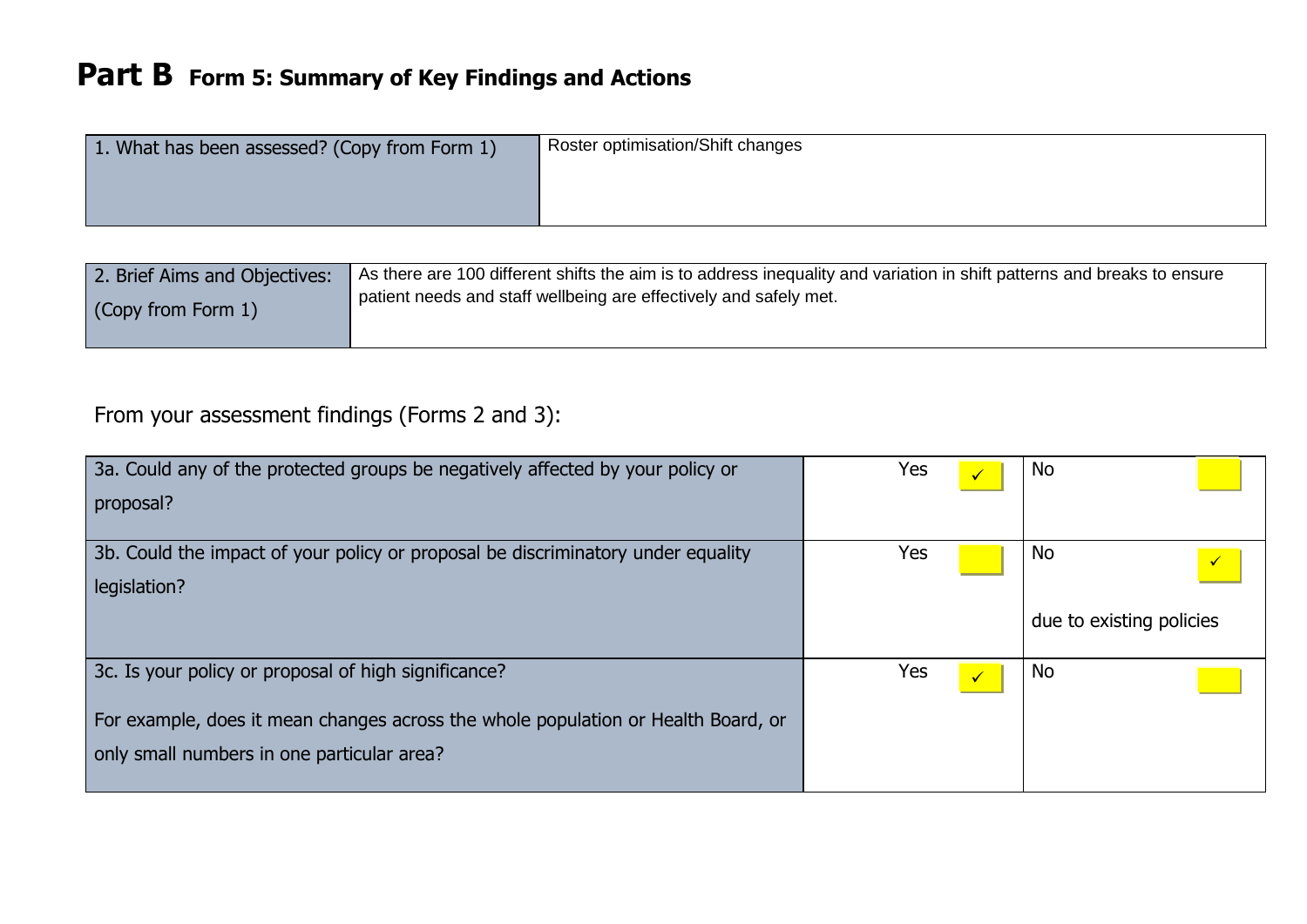| 4. Did your assessment                                                                         | Yes                                                                                                              | <b>No</b><br>$\checkmark$                                                                                                                                                                                            |  |  |  |
|------------------------------------------------------------------------------------------------|------------------------------------------------------------------------------------------------------------------|----------------------------------------------------------------------------------------------------------------------------------------------------------------------------------------------------------------------|--|--|--|
| findings on Forms 2 &                                                                          |                                                                                                                  |                                                                                                                                                                                                                      |  |  |  |
| 3, coupled with your                                                                           | Record here the reason(s) for your decision i.e. what did Forms 2 & 3 indicate in terms of positive and negative |                                                                                                                                                                                                                      |  |  |  |
| answers to the 3                                                                               |                                                                                                                  | impact for each characteristic, Human Rights and Welsh Language?                                                                                                                                                     |  |  |  |
| questions above<br>indicate that you need<br>to proceed to a Full<br><b>Impact Assessment?</b> | proposed changes impact upon personal circumstances.                                                             | Risk assessment would be completed as required. Appropriate adjustments would be made and the flexible<br>working policy is in place to enable staff and managers to explore flexible working arrangements where the |  |  |  |
| 5. If you answered 'no'                                                                        | Yes                                                                                                              |                                                                                                                                                                                                                      |  |  |  |
| above, are there any                                                                           |                                                                                                                  |                                                                                                                                                                                                                      |  |  |  |
| issues to be addressed                                                                         | <b>Record Details:</b>                                                                                           |                                                                                                                                                                                                                      |  |  |  |
| e.g. reducing any                                                                              | Opportunities to discuss 1:1                                                                                     |                                                                                                                                                                                                                      |  |  |  |
| identified minor                                                                               | Opportunities to increase or decrease hours - vacancies                                                          |                                                                                                                                                                                                                      |  |  |  |
| negative impact?                                                                               | Bank - flexible/additional working                                                                               |                                                                                                                                                                                                                      |  |  |  |
|                                                                                                | Flexible working                                                                                                 |                                                                                                                                                                                                                      |  |  |  |
|                                                                                                | No addition to contracted hours $-$ not paid breaks                                                              |                                                                                                                                                                                                                      |  |  |  |
| 6. Are monitoring                                                                              | Yes                                                                                                              | <b>No</b>                                                                                                                                                                                                            |  |  |  |
| arrangements in place                                                                          |                                                                                                                  |                                                                                                                                                                                                                      |  |  |  |
| so that you can                                                                                | How is it being monitored?                                                                                       | HR metrics $-$ retention/turnover/ vacancy rates                                                                                                                                                                     |  |  |  |
| measure what actually                                                                          |                                                                                                                  | Exit interviews                                                                                                                                                                                                      |  |  |  |
| happens after you                                                                              |                                                                                                                  | Eroster reporting metrics                                                                                                                                                                                            |  |  |  |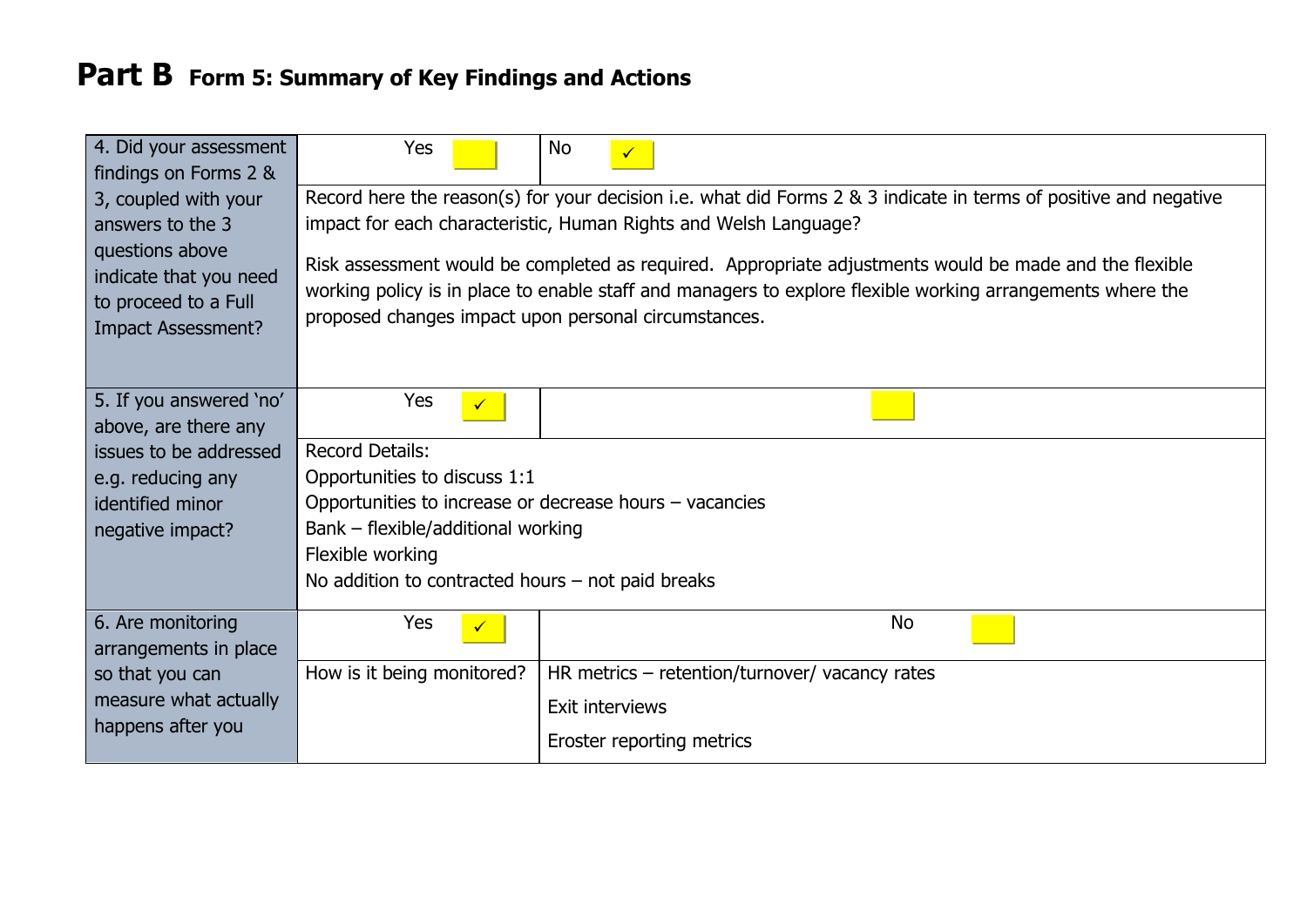| implement your policy |                                    | Staff survey                                                                                   |
|-----------------------|------------------------------------|------------------------------------------------------------------------------------------------|
| or proposal?          |                                    | <b>PADR</b>                                                                                    |
|                       | Who is responsible?                | Site and Area Directors of Nursing                                                             |
|                       | What information is being<br>used? | E.g. will you be using existing reports/data or do you need to gather your own<br>information? |
|                       |                                    | <b>Existing reports</b>                                                                        |
|                       | When will the EqIA be              | 6 months, however the above reports/metrics/monitoring arrangements will be                    |
|                       | reviewed? (Usually the             | monitored monthly.                                                                             |
|                       | same date the policy is            |                                                                                                |
|                       | reviewed)                          |                                                                                                |

| 7. Where will your policy or proposal be forwarded for approval? | Workforce Improvement Group |
|------------------------------------------------------------------|-----------------------------|
|------------------------------------------------------------------|-----------------------------|

| 8. Names of all parties   Name | Title/Role |
|--------------------------------|------------|
| involved in undertaking        |            |
| this Equality Impact           |            |
|                                |            |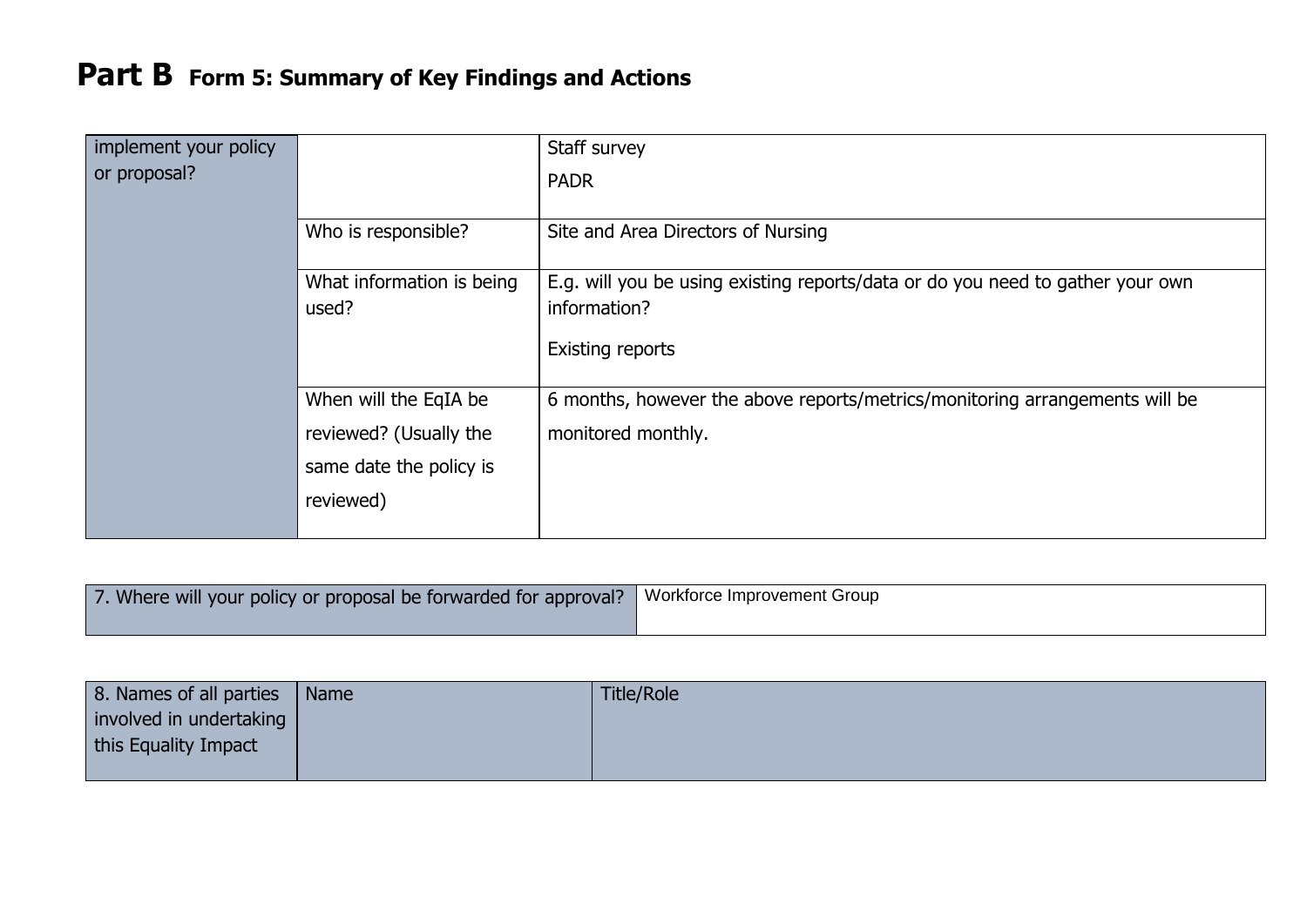| Assessment - please                                                              | Debra Hickman           | Secondary Care Nurse Director          |  |
|----------------------------------------------------------------------------------|-------------------------|----------------------------------------|--|
| note EqIA should be                                                              |                         |                                        |  |
| undertaken as a                                                                  | Naomi Holder            | Site Director of Nursing - YWM         |  |
| group activity                                                                   | <b>Alison Griffiths</b> | Site Director of Nursing - YGC         |  |
|                                                                                  | Mandy Jones             | Site Director of Nursing - YG          |  |
| Senior sign off prior to<br>committee approval:                                  | John Martin             | Head of Workforce, East Locality       |  |
|                                                                                  | Advice sought from      | Mike Townson Senior Equalities Manager |  |
| Please Note: The Action Plan below forms an integral part of this Outcome Report |                         |                                        |  |

#### **Action Plan**

This template details any actions that are planned following the completion of EqIA including those aimed at reducing or eliminating the effects of potential or actual negative impact identified.

|                                                                                                                                                                       | <b>Proposed Actions</b>                                       | Who is responsible for this | When will this |
|-----------------------------------------------------------------------------------------------------------------------------------------------------------------------|---------------------------------------------------------------|-----------------------------|----------------|
|                                                                                                                                                                       |                                                               | action?                     | be done by?    |
| 1. If the assessment indicates significant<br>potential negative impact such that you<br>cannot proceed, please give reasons and any<br>alternative action(s) agreed: | Detailed in the Response to Consultation<br>and delivery plan |                             |                |